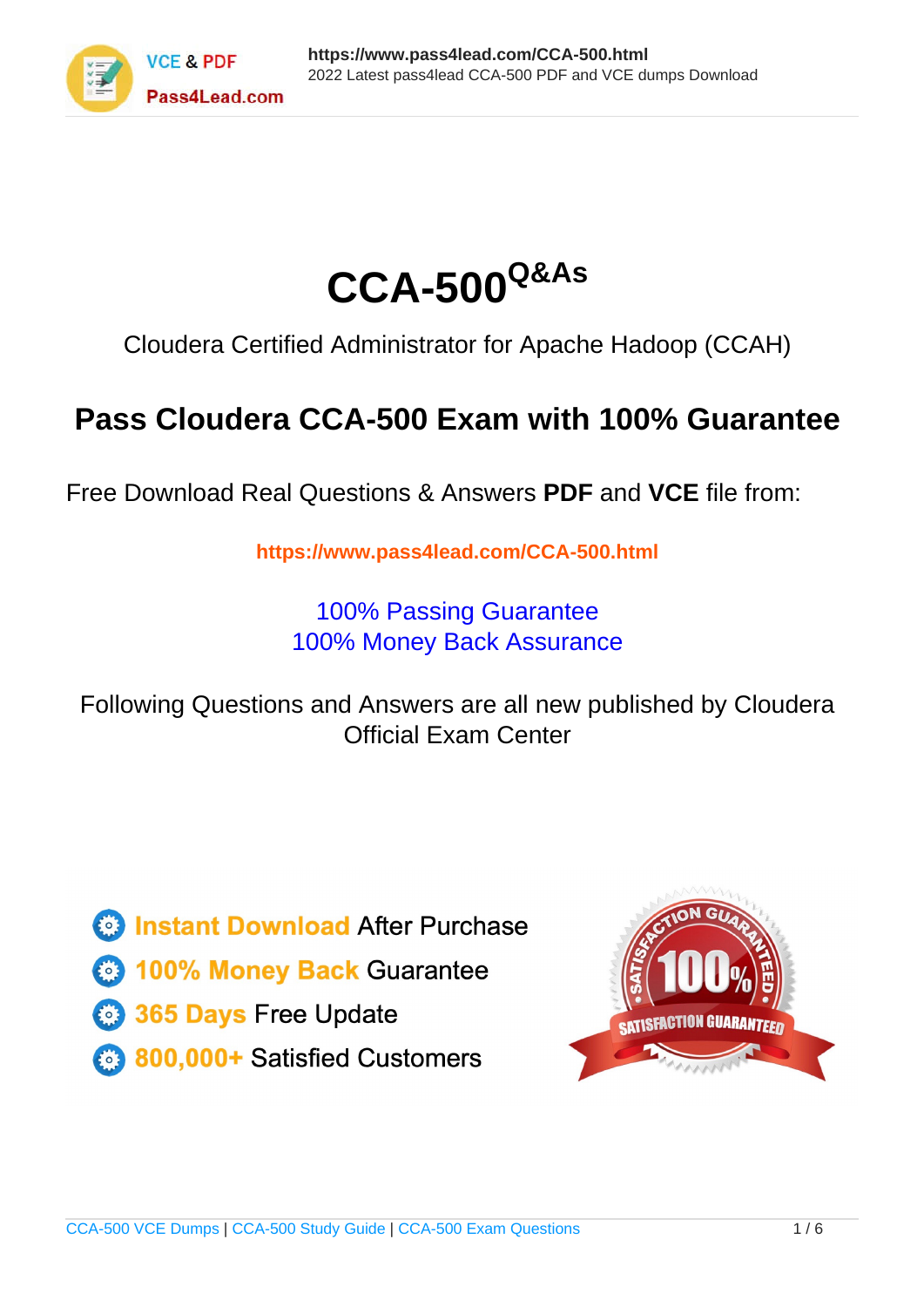

## **QUESTION 1**

For each YARN job, the Hadoop framework generates task log file. Where are Hadoop task log files stored?

- A. Cached by the NodeManager managing the job containers, then written to a log directory on the NameNode
- B. Cached in the YARN container running the task, then copied into HDFS on job completion
- C. In HDFS, in the directory of the user who generates the job
- D. On the local disk of the slave mode running the task

Correct Answer: D

# **QUESTION 2**

You have recently converted your Hadoop cluster from a MapReduce 1 (MRv1) architecture to MapReduce 2 (MRv2) on YARN architecture. Your developers are accustomed to specifying map and reduce tasks (resource allocation) tasks when they run jobs: A developer wants to know how specify to reduce tasks when a specific job runs. Which method should you tell that developers to implement?

A. MapReduce version 2 (MRv2) on YARN abstracts resource allocation away from the idea of "tasks" into memory and virtual cores, thus eliminating the need for a developer to specify the number of reduce tasks, and indeed preventing the developer from specifying the number of reduce tasks.

B. In YARN, resource allocations is a function of megabytes of memory in multiples of 1024mb. Thus, they should specify the amount of memory resource they need by executing D mapreducereduces.memory-mb-2048

C. In YARN, the ApplicationMaster is responsible for requesting the resource required for a specific launch. Thus, executing D yarn.applicationmaster.reduce.tasks=2 will specify that the ApplicationMaster launch two task contains on the worker nodes.

D. Developers specify reduce tasks in the exact same way for both MapReduce version 1 (MRv1) and MapReduce version 2 (MRv2) on YARN. Thus, executing D mapreduce.job.reduces-2 will specify reduce tasks.

E. In YARN, resource allocation is function of virtual cores specified by the ApplicationManager making requests to the NodeManager where a reduce task is handeled by a single container (and thus a single virtual core). Thus, the developer needs to specify the number of virtual cores to the NodeManager by executing p yarn.nodemanager.cpuvcores=2

Correct Answer: D

### **QUESTION 3**

Your Hadoop cluster is configuring with HDFS and MapReduce version 2 (MRv2) on YARN. Can you configure a worker node to run a NodeManager daemon but not a DataNode daemon and still have a functional cluster?

A. Yes. The daemon will receive data from the NameNode to run Map tasks

B. Yes. The daemon will get data from another (non-local) DataNode to run Map tasks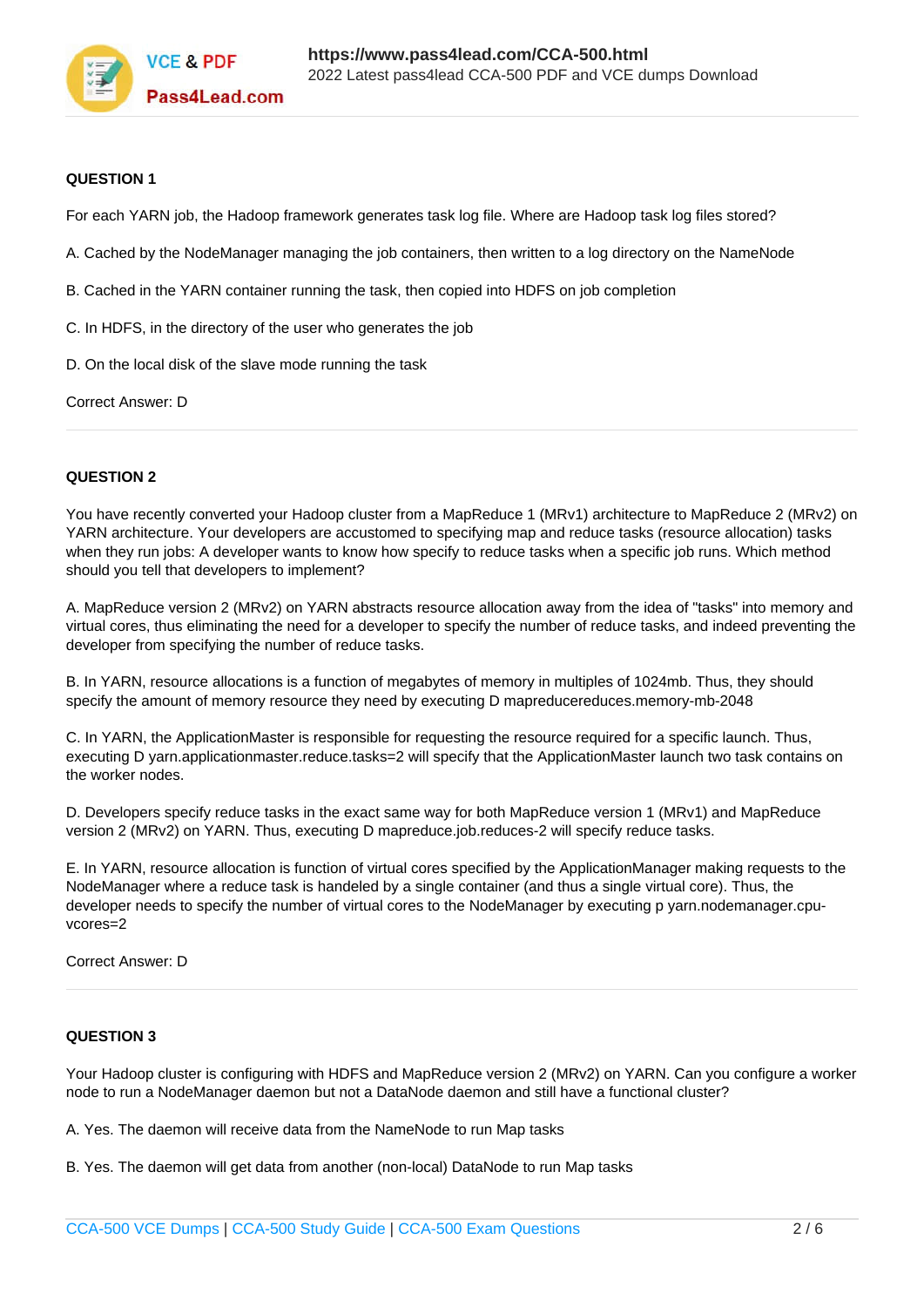

- C. Yes. The daemon will receive Map tasks only
- D. Yes. The daemon will receive Reducer tasks only

```
Correct Answer: B
```
# **QUESTION 4**

Your cluster implements HDFS High Availability (HA). Your two NameNodes are named nn01 and nn02. What occurs when you execute the command: hdfs haadmin failover nn01 nn02?

- A. nn02 is fenced, and nn01 becomes the active NameNode
- B. nn01 is fenced, and nn02 becomes the active NameNode
- C. nn01 becomes the standby NameNode and nn02 becomes the active NameNode
- D. nn02 becomes the standby NameNode and nn01 becomes the active NameNode

#### Correct Answer: B

# **QUESTION 5**

Which command does Hadoop offer to discover missing or corrupt HDFS data?

- A. Hdfs fs du
- B. Hdfs fsck
- C. Dskchk
- D. The map-only checksum

E. Hadoop does not provide any tools to discover missing or corrupt data; there is not need because three replicas are kept for each data block

Correct Answer: B

### **QUESTION 6**

Your cluster\\'s mapred-start.xml includes the following parameters

mapreduce.map.memory.mb 4096 mapreduce.reduce.memory.mb 8192

And any cluster\\'s yarn-site.xml includes the following parameters

yarn.nodemanager.vmen-pmen-ration 2.1

What is the maximum amount of virtual memory allocated for each map task before YARN will kill its Container?

## A. 4 GB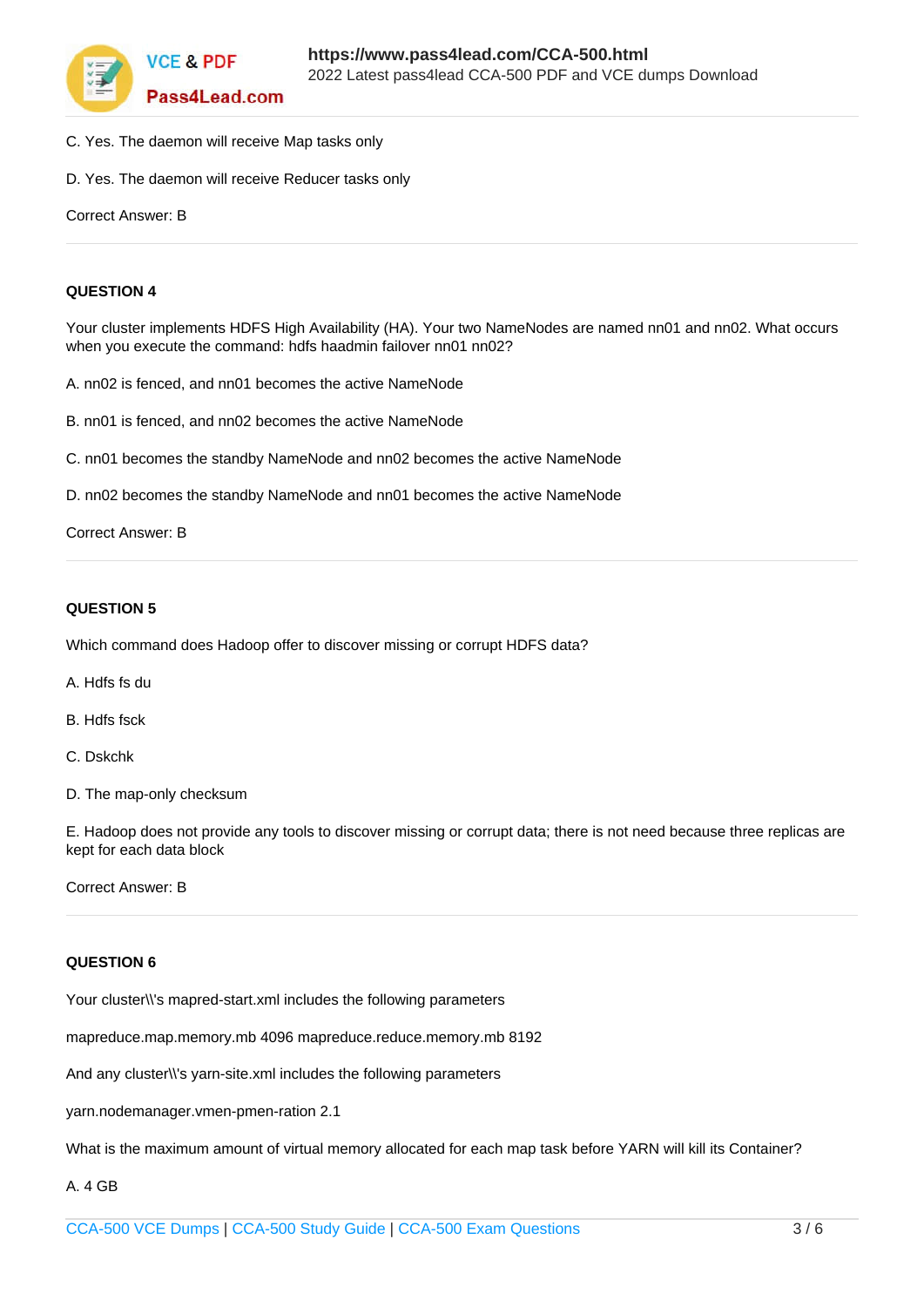

| B. 17.2 GB        |
|-------------------|
| C. 8.9 GB         |
| D. 8.2 GB         |
| E. 24.6 GB        |
| Correct Answer: D |
|                   |

# **QUESTION 7**

Which process instantiates user code, and executes map and reduce tasks on a cluster running MapReduce v2 (MRv2) on YARN?

- A. NodeManager
- B. ApplicationMaster
- C. TaskTracker
- D. JobTracker
- E. NameNode
- F. DataNode
- G. ResourceManager
- Correct Answer: A

# **QUESTION 8**

In CDH4 and later, which file contains a serialized form of all the directory and files inodes in the filesystem, giving the NameNode a persistent checkpoint of the filesystem metadata?

- A. fstime
- B. VERSION
- C. Fsimage N (where N reflects transactions up to transaction ID N)
- D. Edits\_N-M (where N-M transactions between transaction ID N and transaction ID N)

Correct Answer: C

# **QUESTION 9**

You decide to create a cluster which runs HDFS in High Availability mode with automatic failover, using Quorum Storage. What is the purpose of ZooKeeper in such a configuration?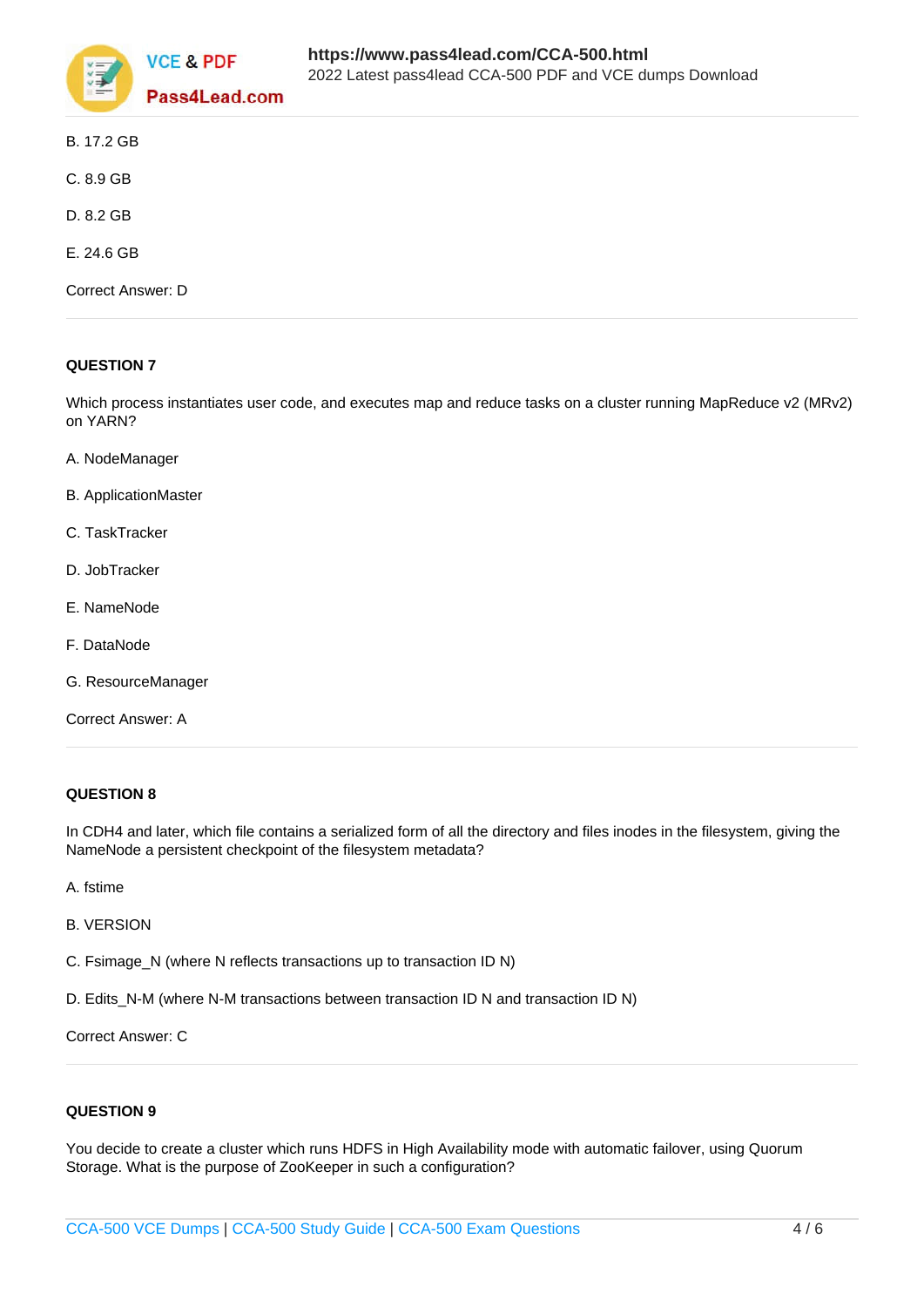

- A. It only keeps track of which NameNode is Active at any given time
- B. It monitors an NFS mount point and reports if the mount point disappears

C. It both keeps track of which NameNode is Active at any given time, and manages the Edits file. Which is a log of changes to the HDFS filesystem

- D. If only manages the Edits file, which is log of changes to the HDFS filesystem
- E. Clients connect to ZooKeeper to determine which NameNode is Active

Correct Answer: A

# **QUESTION 10**

What does CDH packaging do on install to facilitate Kerberos security setup?

- A. Automatically configures permissions for log files at and MAPRED\_LOG\_DIR/userlogs
- B. Creates users for hdfs and mapreduce to facilitate role assignment
- C. Creates directories for temp, hdfs, and mapreduce with the correct permissions
- D. Creates a set of pre-configured Kerberos keytab files and their permissions
- E. Creates and configures your kdc with default cluster values

Correct Answer: B

[CCA-500 VCE Dumps](https://www.pass4lead.com/CCA-500.html) [CCA-500 Study Guide](https://www.pass4lead.com/CCA-500.html) [CCA-500 Exam Questions](https://www.pass4lead.com/CCA-500.html)